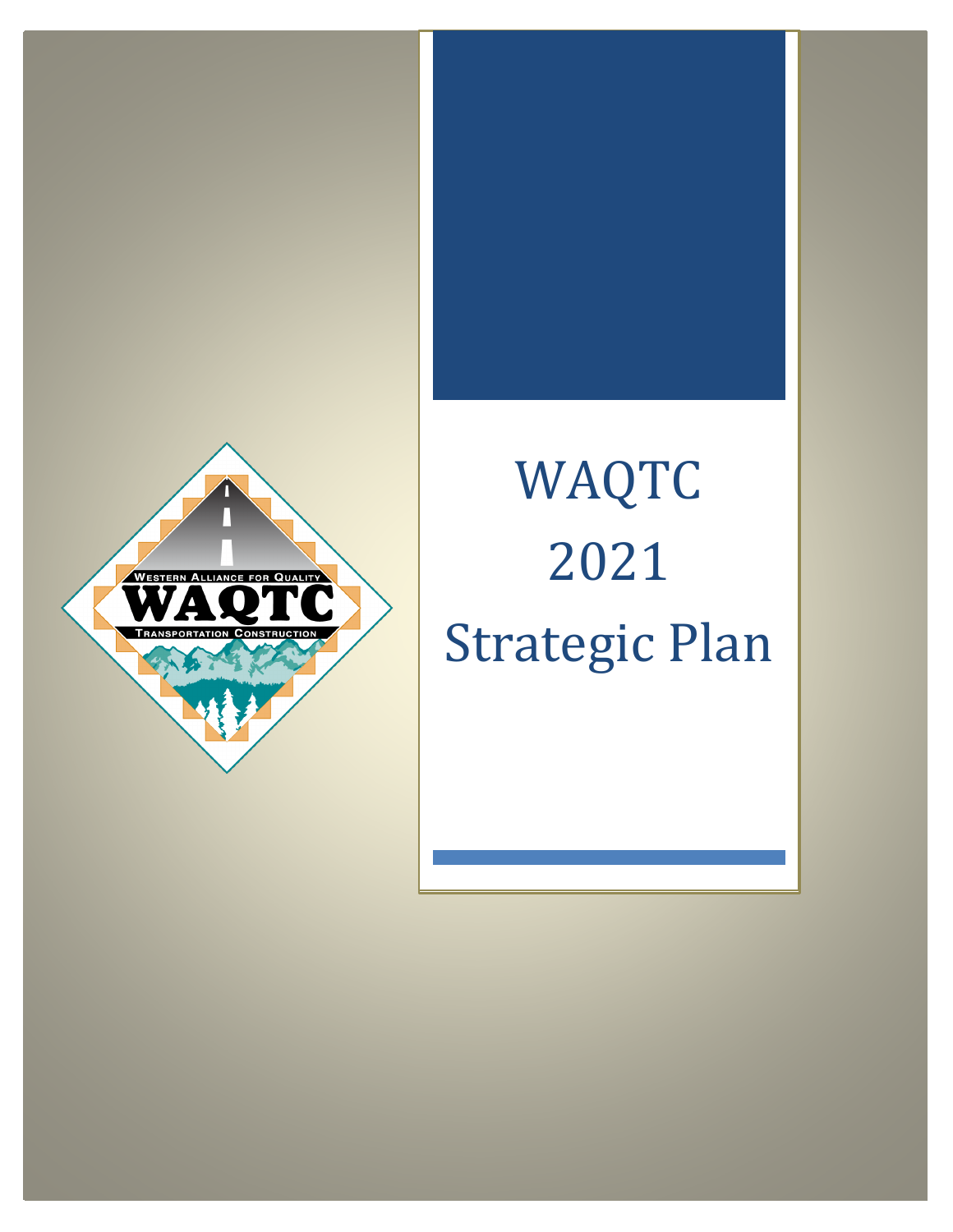

## 2021 Strategic Plan

The Western Alliance for Quality Transportation Construction (WAQTC) is a voluntary organization whose membership recognizes the advantages of a unified effort leading to significant accomplishments.

The WAQTC is focused in three main areas:

- 1. Standardization of test methods (WAQTC, AASHTO, ASTM)
- 2. Certification of sampler / testers through the Transportation Technician Qualification Program (TTQP)
- 3. Working together on national programs of interest including research, training, and technology deployment

### **MISSION STATEMENT:**

Provide leadership in the pursuit of continuously improving quality in transportation construction.

### **GOALS**

To accomplish this mission, the WAQTC has established the following goals:

- **Promote an atmosphere of trust, cooperation, and communication among government agencies and the private sector,**
- **Respond in a unified and consistent manner to identified quality improvement needs and new technologies that impact the products we provide,**
- **Provide a forum to promote uniform test standards,**
- **Provide highly skilled, knowledgeable materials sampling and testing technicians,**
- **Provide reciprocity for qualified testing technicians among Accredited Contributing Members.**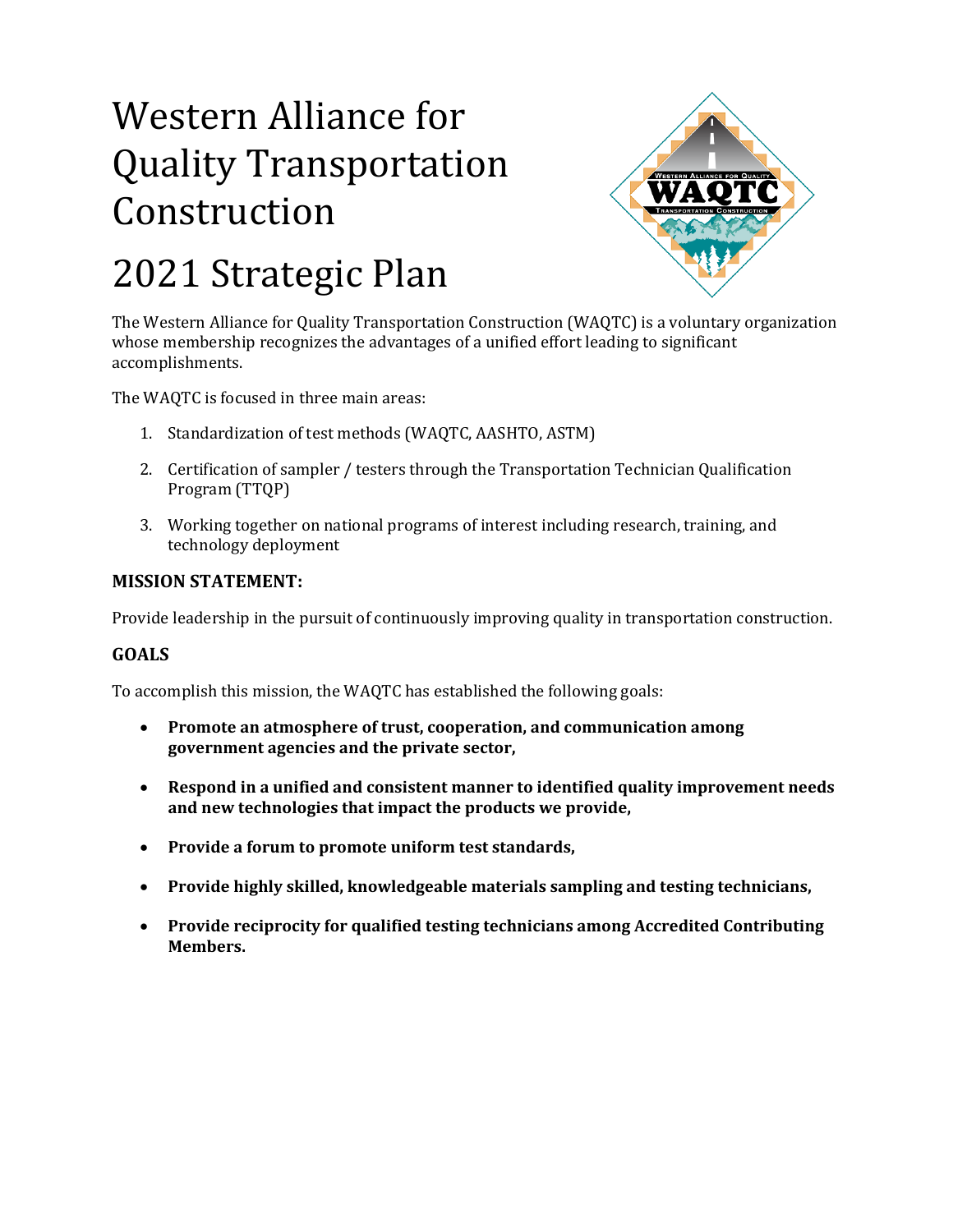### **PLAN**

To achieve the goals, the WAQTC has established this strategic plan to guide our efforts and prioritize the expenditure of funding in the coming years. The Executive Board, as defined in the WAQTC By-Laws, will oversee the execution of this plan through its Qualification Advisory Committee (QAC). The Board will review and update this plan annually and prioritize work for the coming year.

**Promote an atmosphere of trust, cooperation, and communication among government agencies and the private sector.**

### **On-going Activities**

• **Update and maintain the WAQTC website.**

### **Long term Goals**

• **Development of Presentation Materials** 

Presentations on WAQTC: the benefits of membership, technology transfer opportunities, activity reports, training modules, etc.

**Respond in a unified and consistent manner to identified quality improvement needs and new technologies that impact the products we provide.**

### **On-going Activities**

• **Evaluate training materials yearly for content**

Part of the ongoing QAC effort.

### **Short term Goal**

• **Member Agency teleconferences to share developments in training and certification platforms.**

### **Long term Goal**

• **Develop online training and identify means to make available as a field reference.**

### **Provide a forum to promote uniform test standards.**

### **On-going Activities**

• **Identify proposed modifications or new AASHTO test methods through the QAC.** 

The Executive Board will assign a champion for each proposed new or modified procedure who will track progress of WAQTC proposed changes through the AASHTO process.

The WAQTC has become a powerful influence with the AASHTO Committee on Materials and Pavements (COMP) and the benefits/costs of this effort and the working committee (QAC) are included in the on-going efforts.

• **Maintain a Field Operating Procedure (FOP) library**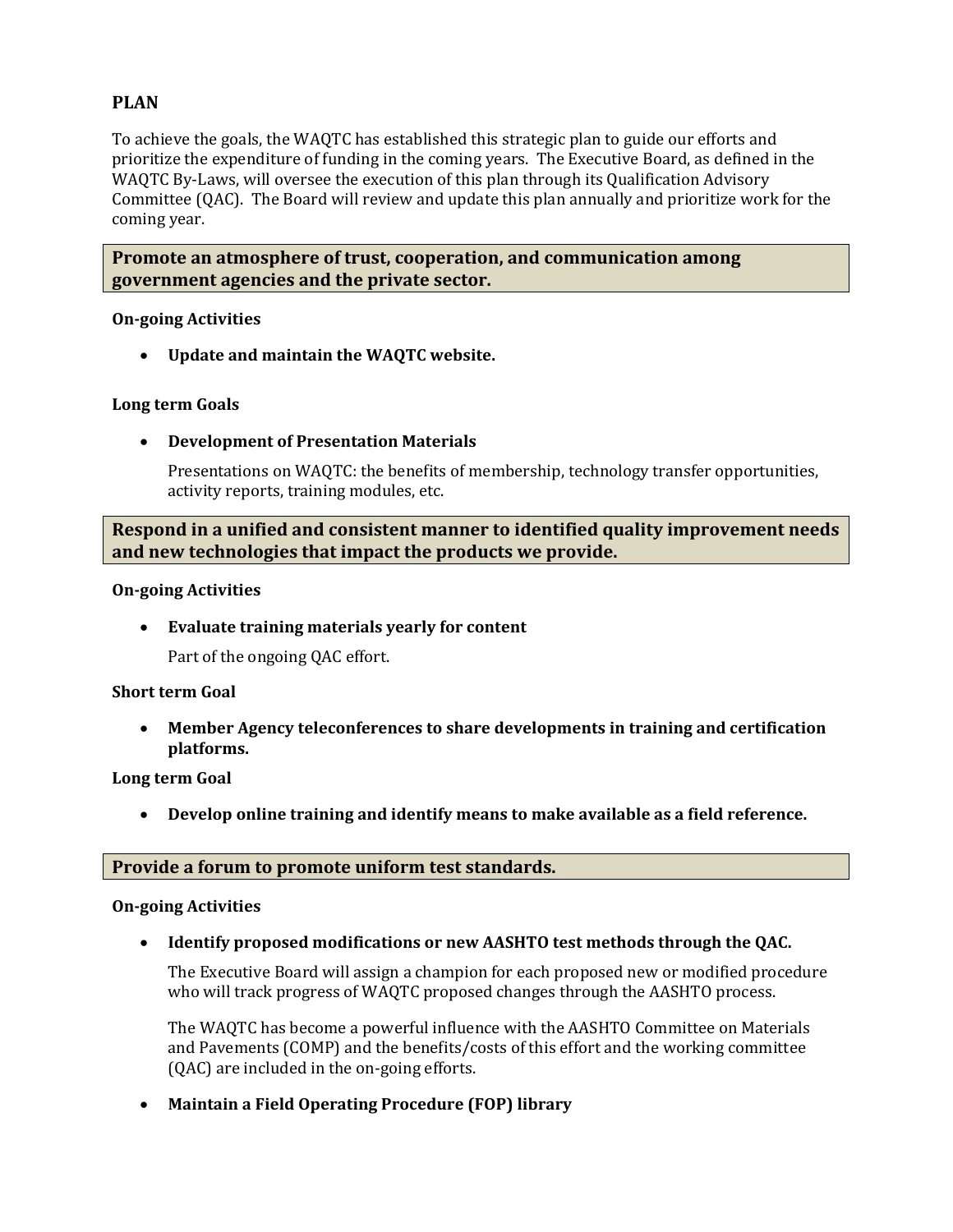Standardized FOPs for agencies to use creates consistency in test methods. Member agencies do not need to repeat the effort and expense of developing FOPs or state test methods.

### **Long term Goals**

• **Evaluate the need for WAQTC training on equipment calibration, standardization, and checks process.**

### **Provide highly skilled, knowledgeable materials sampling and testing technicians.**

### **On-going Activities**

### • **QAC Sub-Committee to Review Exam Question Selection**

The QAC will develop objectives for the written exam and assign a subcommittee to review question selection.

- **Develop an Exam question 'pool' for each discipline.**
- **Develop 3-5 New Questions per Year, per Module**

The QAC will develop new questions for each module each year to keep written exams fresh and current.

### • **Maintain existing WAQTC Instructional Materials**

Keep instructional materials updated to current references and formatting.

### **Short term Goals**

• **Investigate virtual written examinations.**

Form a subcommittee to explore written exam delivery remotely or through testing centers.

### • **Thorough review of written examination methodology**

Review current written exam scoring and reexaminations.

### • **Develop written examination to comply with ASTM D3740.**

Develop written exam questions for applicable test methods to meet the requirements of *ASTM D3740, Minimum Requirements for Agencies Engaged in Testing and/or Inspection of Soil and Rock as Used in Engineering Design and Construction.*

### **Long term Goals**

• **Develop Electronic Question Database – Randomly Generate Questions**

Develop enough exam questions that a database can create a randomly generated unique exam for each participant.

• **Evaluate feasibility and ramifications of allowing the use of the training materials and qualification process by other entities.**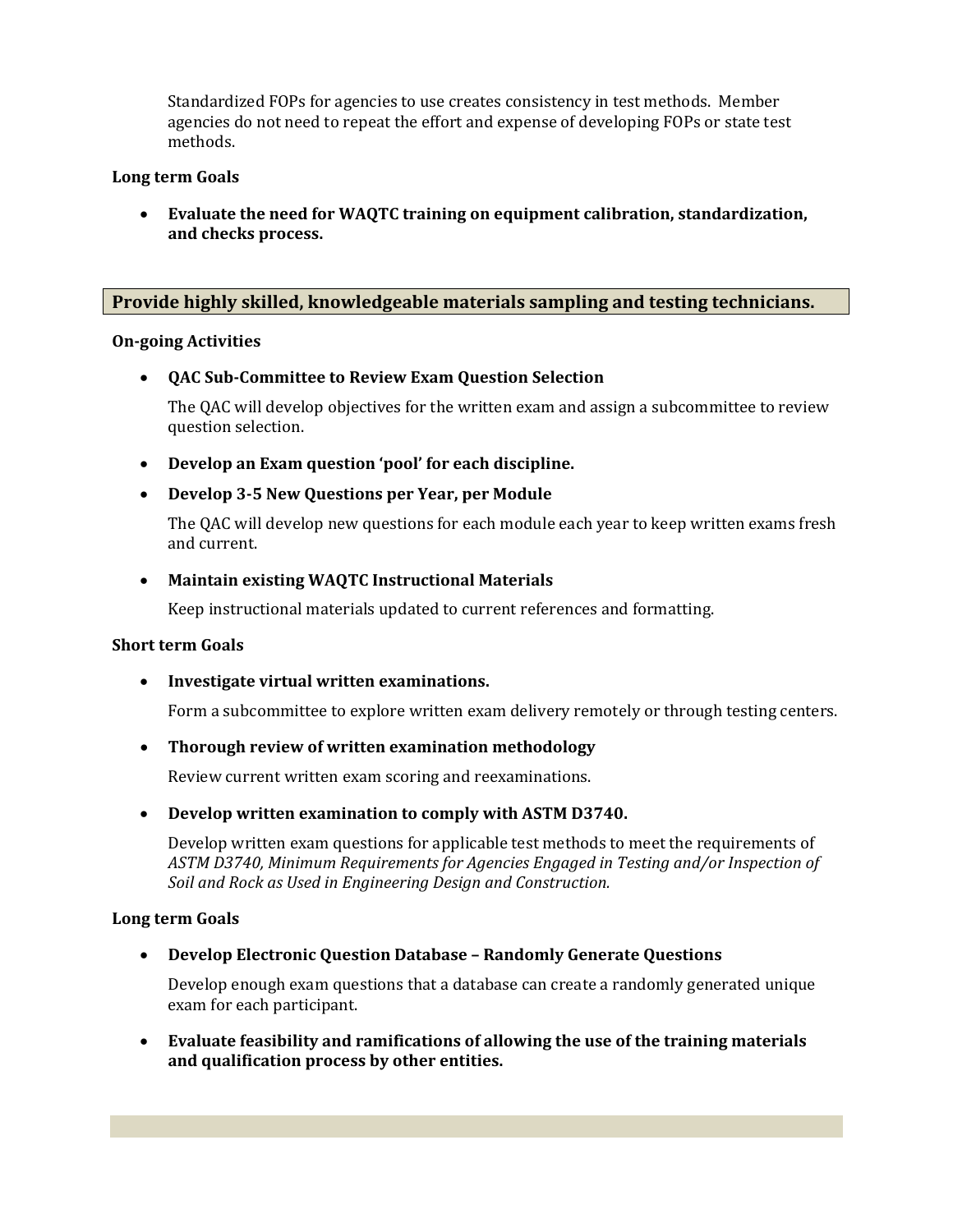### **Provide reciprocity for certified testing technicians among Accredited Contributing Members.**

### **On-going activities**

- **Communicate with non-member agencies on the benefits of membership.**
- **Reciprocity Audits of Member States**

Audit the WAQTC member organizations every three years to ensure qualification criteria are being adhered to within the program.

• **Operations Manual for WAQTC Member Agencies**

### **Long term Goals**

• **Increase reciprocity to states outside of membership.**

### **2021 Planned Work**

Priorities of the Executive Board:

- Continue work on 'on-going' activities.
- Evaluate existing training materials for needed improvements / updates.
- Member teleconferences to share developments in training and certification platforms.
- Investigate virtual written examinations.
- Thoroughly review testing methodology
- Develop written exam to comply with ASTM D3740.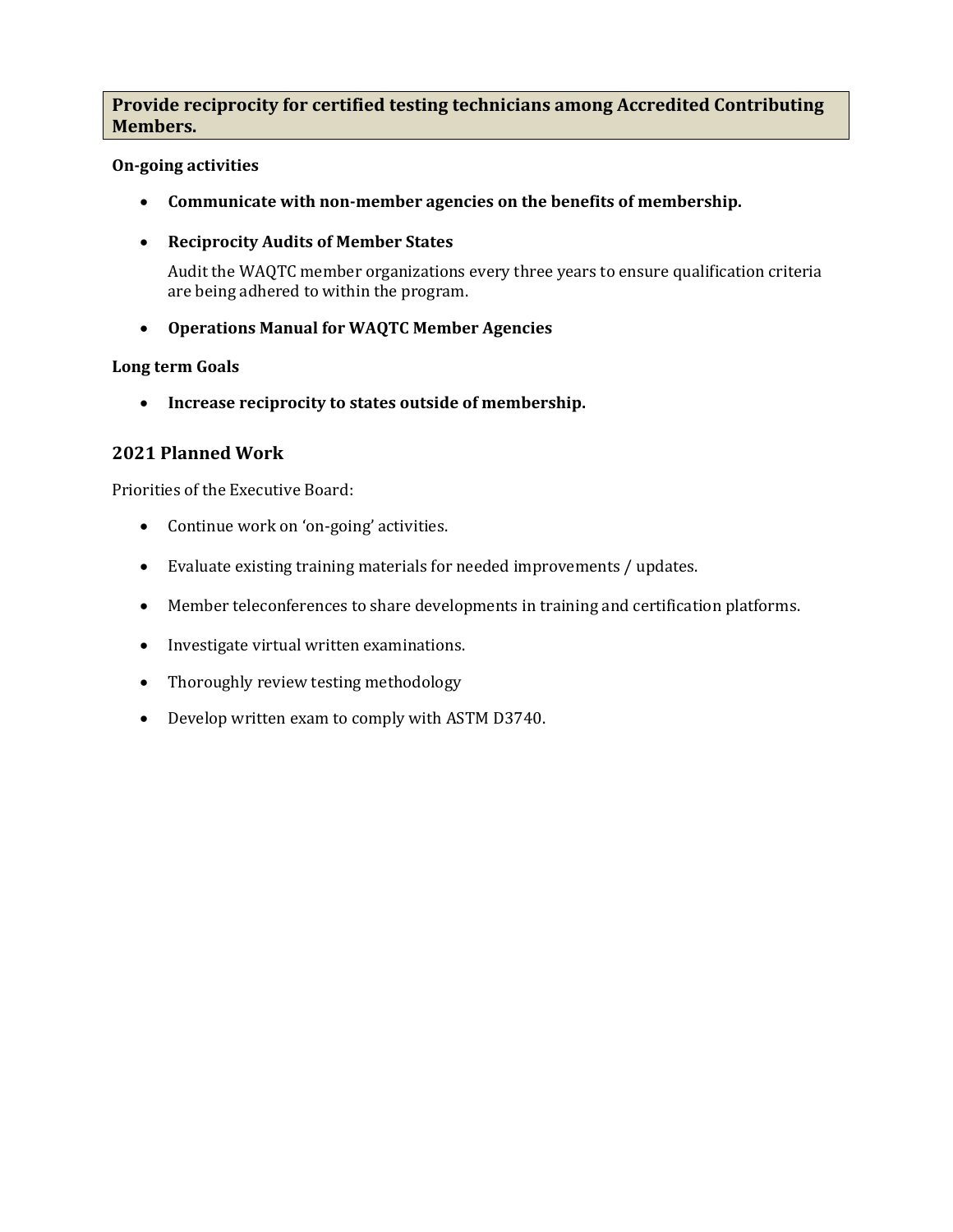

## 2021 Strategic Plan

### Appendix: 2020 Completed Items

- **Welcomed North Dakota Department of Transportation (NDDOT) to WAQTC**
- **Developed and implemented new qualification module '***Self-Consolidating Concrete Testing Technician (SCCTT)***.**
- **Recreated and posted 'Materials Revisions Request Form.'**
- **Formalized separate training materials for existing** *Embankment & Base Testing Technician (EBTT), In-Place Density Testing Technician (DTT)* **and the combined**  *Embankment and Base Testing Technician/ In-Place Density Testing Technician (EBTT/DTT)* **qualifications.**
- **Developed the following FOPs for the FOP Library:**
	- − **FOP for AASHTO T 84, Specific Gravity of Fine Aggregate**
	- − **FOP for AASHTO R 79, Vacuum Drying Compacted Asphalt Specimens**
	- − **FOP for AASHTO T 331, Bulk Specific Gravity (Gmb) and Density of Compacted Asphalt Mixtures Using Automatic Vacuum Sealing Method**
	- − **WAQTC TM 15, Laboratory Theoretical Maximum Dry Density of Granular Soil and Soil/Aggregate**
	- − **WAQTC TM 17, Determination of Theoretical Maximum Dry Density of Granular Soils and Soil/Aggregates for Use as a Density Standard**

### **AASHTO revisions:**

- **T 11, Materials Finer Than 75-µm (No. 200) Sieve in Mineral Aggregates by Washing** Added 'Mechanical Washer' to apparatus with a note with information on its use**.**
- **T 27, Sieve Analysis of Fine and Coarse Aggregate** Moved discussions of overloading sieves, shaker time, and sieving efficiency into Annexes.
- **T 121, Density (Unit Weight), Yield, and Air Content (Gravimetric) of Concrete –** Replace the D with ρ to represent density.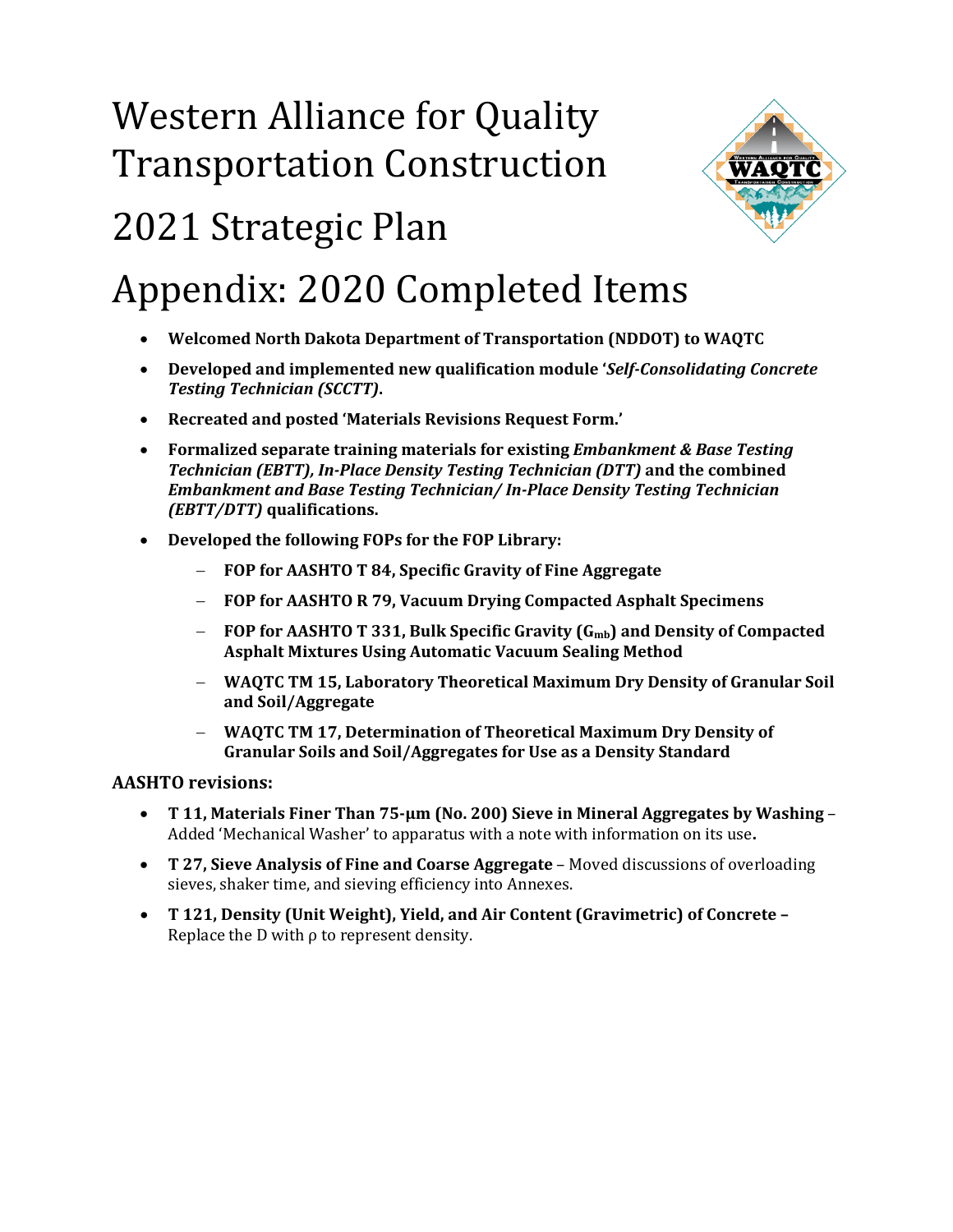

## 2021 Strategic Plan

## Appendix: 2019 Completed Items

- **Developed TM 14, Asphalt Mixtures Laboratory Prepared Specimens standard practice.**
- **Developed TM 16, Determining the Percentage of Flat and Elongated Particles in Coarse Aggregate**
- **Developed FOP for AASHTO T 304, Uncompacted Void Content of Fine Aggregate**
- **Performed Reciprocity Audits of Member States**
- **Developed WAQTC Travel policy**

### **AASHTO revisions:**

- **PP 97; Determination of Constant Mass** Developed new provisional standard. Many test methods and practices use the term without a definition or a discussion on how to achieve it.
- **R 39, Making and Curing Concrete Test Specimens in the Laboratory**  Extensive revisions which included adding steps for Self-consolidating Concrete (SCC), matching requirements in T 23, and further corrections to comply with AASHTO Style Manual.
- **R 47; Reducing Samples of Asphalt Mixtures to Testing Size** Revisions include changing the term HMA to asphalt mixtures, maximum temperature for heating equipment, and adding heating of equipment in 10.1 and 12.1.
- **T 30; Mechanical Analysis of Extracted Aggregate** Moved discussions of overloading sieves, shaker time, and sieving efficiency into Annexes.
- **T 99; Moisture-Density Relations of Soils Using a 2.5-kg (5.5-lb) Rammer and a 305 mm (12-in) Drop** – Assisted AASHTO re:source with revision proposals addressing the use of the extruder.
- **T 121; Density (Unit Weight), Yield, and Air Content (Gravimetric) of Concrete** Revised the vibrator requirements to match *T 23, Making and Curing Concrete Test Specimens in the Field.*
- **T 152; Air Content of Freshly Mixed Concrete by the Pressure Method** Revised the vibrator requirements to match *T 23, Making and Curing Concrete Test Specimens in the Field.*
- **T 180; Moisture-Density Relations of Soils Using a 4.54-kg (10-lb) Rammer and a 457 mm (18-in) Drop** – Assisted AASHTO re:source with revision proposals addressing the use of the extruder.
- **T 209; Theoretical Maximum Specific Gravity (G<sub>mm</sub>) and Density of Asphalt Mixtures** Extensive revisions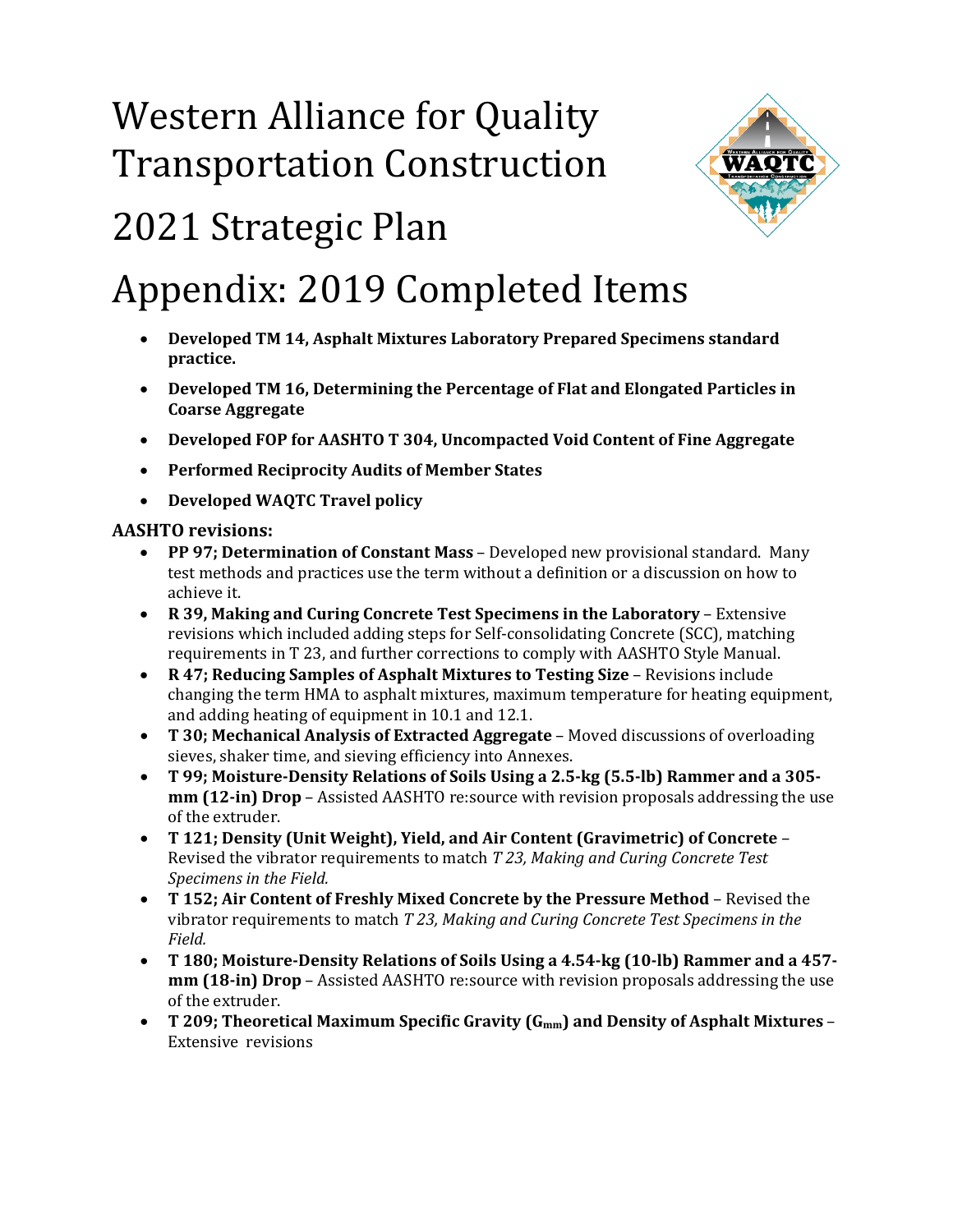

### 2021 Strategic Plan

### Appendix: 2018 Completed Items

• **Addressed copyright concerns on produced standards and reproduced training materials.**

### **AASHTO revisions:**

- **R 18; Establishing and Implementing a Quality Management System for Construction Materials Testing Laboratories** – Added Note 17: 'The standard test method may be any identified test method: international, national, regional, or agency.'
- **R 25; Technician Training and Certification Programs** Revised 'qualification' to 'certification.'
- **R 90, Sampling of Aggregate Products** New AASHTO method.
- **T 23, Making and Curing Concrete Test Specimens in the Field** Removed references to carboard molds, split Note 8 into two notes for clarity.
- **T 99; Moisture-Density Relations of Soils Using a 2.5-kg (5.5-lb) Rammer and a 305-mm (12-in) Drop** – Added equivalent more intuitive formula for calculating for calculating the corrected density for oversized particles (Section A1.6.)
- **T 113, Lightweight Particles in Aggregate**  Removed kerosene and tetrabtromoethane mixture for a heavy solution (5.1.2), added language in sample preparation to address fine and coarse aggregate (6), included decanting as an option for fine aggregate (7.1.4.2), and creating the 'steps' for the procedure (7).
- **T 119; Slump of Hydraulic Cement Concrete** Revised Section 4.2 in Significance and Use, to clarify removing aggregate retained on the 37.5 mm [1.5 in.] sieve. Revised into 'Steps.'
- **T 180; Moisture-Density Relations of Soils Using a 4.54-kg (10-lb) Rammer and a 457-mm (18-in) Drop** – Added equivalent more intuitive formula for calculating for calculating the corrected density for oversized particles (Section A1.6.)
- **T 272, One-Point Method for Determining Maximum Dry Density and Optimum Moisture**  – Included references to T 99 and T 180 when oversized particles are removed while performing the one-point determination and added to and corrected the Report section.
- **T 355; In-Place Density of Asphalt Mixtures by Nuclear Methods**  Included an alternate method to determine in-place density: a single direction/location with a four-minute test. Other editorial revisions.